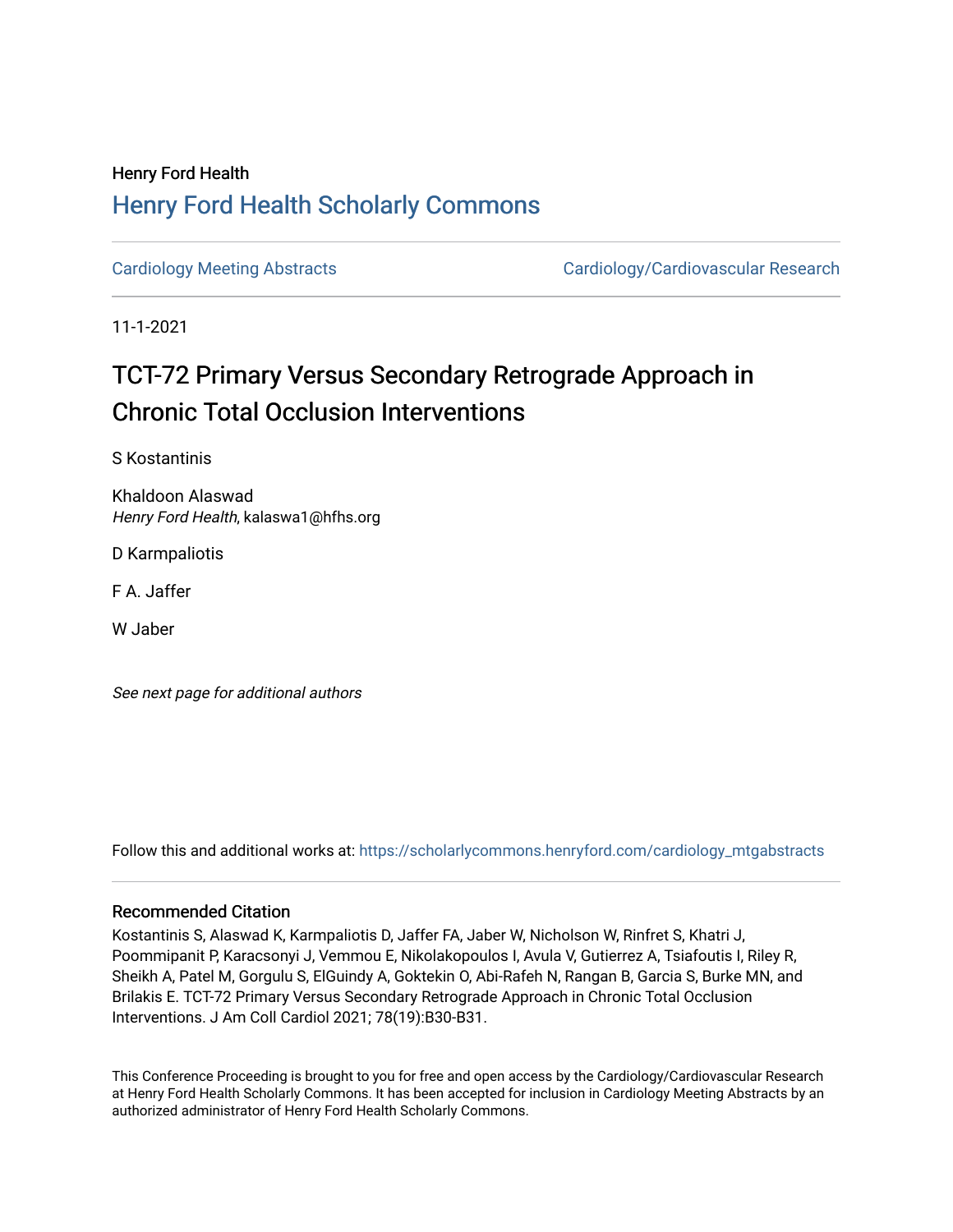## Authors

S Kostantinis, Khaldoon Alaswad, D Karmpaliotis, F A. Jaffer, W Jaber, W Nicholson, S Rinfret, J Khatri, P Poommipanit, J Karacsonyi, E Vemmou, I Nikolakopoulos, V Avula, A Gutierrez, I Tsiafoutis, R Riley, A Sheikh, M Patel, S Gorgulu, A ElGuindy, O Goktekin, N Abi-Rafeh, B Rangan, S Garcia, M N. Burke, and E Brilakis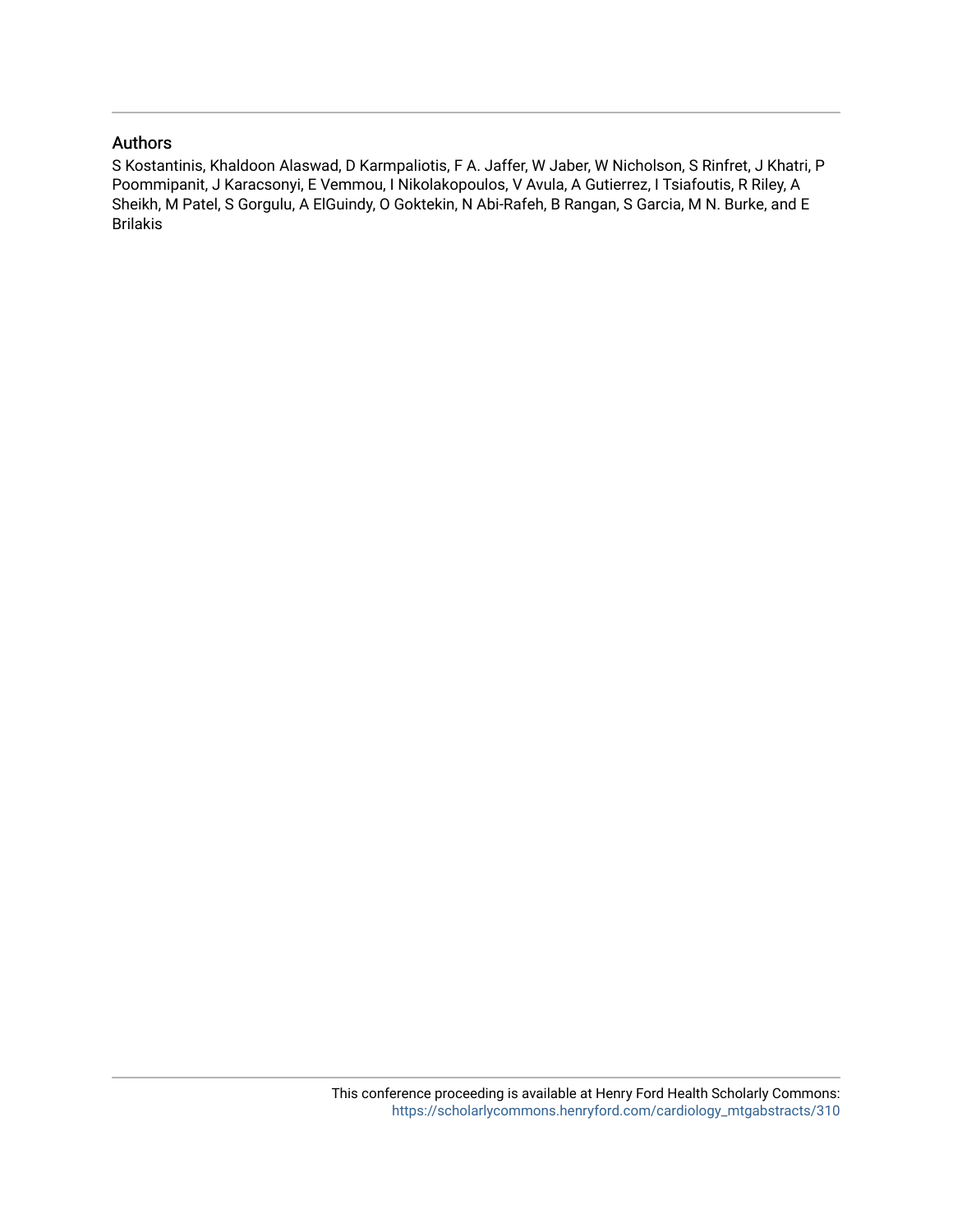

| Variable                                                                                      | Women<br>$N = 1,901$ | Men<br>$N = 9,520$ | P value |
|-----------------------------------------------------------------------------------------------|----------------------|--------------------|---------|
| Age, years, mean $\pm$ SD                                                                     | $67 \pm 11$          | $64 + 15$          | < 0.001 |
| Diabetes, %                                                                                   | 44                   | 37                 | < 0.001 |
| J-CTO, mean $\pm$ SD                                                                          | $2.1 \pm 1.2$        | $2.2 \pm 1.3$      | < 0.001 |
| Interventional<br>collaterals, %                                                              | 65                   | 60                 | < 0.001 |
| Successful strategy:<br>antegrade wiring,<br>antegrade<br>dissection, re-entry,<br>retrograde | 68 13 19             | 61 17 22           | < 0.001 |
| Technical success, %                                                                          | 88                   | 85                 | < 0.001 |
| Death, %                                                                                      | 0.6                  | 0.4                | 0.4     |
| Myocardial infarction,<br>%                                                                   | 0.9                  | 0.9                | 0.9     |
| Tamponade, %                                                                                  | 1.1                  | 0.7                | 0.04    |

CONCLUSION Women who undergo CTO PCI have less complex lesions than men. CTO PCI in women is associated with higher success rates but also higher rates of tamponade.

CATEGORIES CORONARY: Complex and Higher-Risk Procedures for Indicated Patients (CHIP)

#### TCT-72

#### Primary Versus Secondary Retrograde Approach in Chronic Total Occlusion Interventions

<span id="page-2-5"></span><span id="page-2-4"></span><span id="page-2-3"></span><span id="page-2-2"></span><span id="page-2-1"></span><span id="page-2-0"></span>Spyridon Kostantinis,<sup>[1](#page-2-0)</sup> Khaldoon Alaswad,<sup>[2](#page-2-1)</sup> Dimitri Karmpaliotis,<sup>[3](#page-2-1)</sup> Farouc Amin Jaffer,<sup>[4](#page-2-2)</sup> Wissam Jaber,<sup>[5](#page-2-3)</sup> William Nicholson,<sup>[6](#page-2-4)</sup> Stephane Rinfret,<sup>[7](#page-2-5)</sup> Jaikirshan Khatri,<sup>[8](#page-2-5)</sup> Paul Poommipanit,<sup>[9](#page-2-6)</sup> Judit Karacsonyi,<sup>[10](#page-2-6)</sup> Evangelia Vemmou,<sup>[11](#page-2-7)</sup> Ilias Nikolakopoulos,<sup>[12](#page-2-8)</sup> Vennela Avula,<sup>[13](#page-2-9)</sup> Alessandra Gutierrez,<sup>[10](#page-2-6)</sup> Ioannis Tsiafoutis,<sup>[14](#page-2-10)</sup> Robert Riley,<sup>[15](#page-2-10)</sup> Abdul Sheikh,<sup>[16](#page-2-11)</sup> Mitul Patel,<sup>[17](#page-2-11)</sup> Sevket Gorgulu,<sup>[18](#page-2-12)</sup> Ahmed ElGuindy,<sup>[19](#page-2-13)</sup> Omer Goktekin,<sup>[20](#page-2-14)</sup> Nidal Abi-Rafeh,<sup>[21](#page-2-14)</sup> Bavana Rangan,<sup>[1](#page-2-0)</sup> Santiago Garcia,<sup>1</sup> M. Nicholas Burke, $22$  Emmanouil Brilakis<sup>1</sup> 1 Minneapolis Heart Institute Foundation, Minneapolis, Minnesota, USA; <sup>2</sup>Henry Ford Hospital, Detroit, Michigan, USA; <sup>3</sup>New York-Presbyterian/Columbia University Irving Medical Center, New York, New York, USA; <sup>4</sup> Massachusetts General Hospital/Harvard Medical School, Boston, Massachusetts, USA; <sup>5</sup>Emory University School of Medicine, Atlanta, Georgia, USA; <sup>6</sup>Emory Healthcare, Atlanta, Georgia, USA; <sup>7</sup>Emory University, Atlanta, Georgia, USA; <sup>8</sup>Cleveland Clinic, Cleveland, Ohio, USA; <sup>9</sup>University Hospitals, Parma, Ohio, USA;<br><sup>10</sup>Minneapolis Heart Institute, Minneapolis, Minnesota, USA; <sup>11</sup>Minneapolis Heart Institute Foundation, Minneapolis, Minnesota, USA; 12Minneapolis Heart Institute Foundation, Minneapolis, Minnesota and Yale School of Medicine, New Haven, Connecticut, USA; <sup>13</sup>Minneapolis Heart Institute Foundation, Minneapolis, Minnesota, USA; <sup>14</sup>Red Cross Hospital Athens, Athens, Greece; <sup>15</sup>The Christ Hospital and Lindner Center for Research and Education, Terrace Park, Ohio, USA; 16Wellstar Cardiovascular Medicine, Marietta, Georgia, USA; 17UC San Diego Health System, La Jolla, California, USA; 18Acıbadem University, İstanbul, Turkey; <sup>19</sup>Magdi Yacoub Heart Foundation, Cairo, Egypt; <sup>20</sup>Memorial Bahcelievler Hospital, Istanbul, Turkey; <sup>21</sup>North Oaks Health System, Hammond, Louisiana, USA; <sup>22</sup>Minneapolis Heart Institute, Abbott Northwestern Hospital, Minneapolis, Minnesota, USA BACKGROUND The retrograde approach to coronary chronic total

<span id="page-2-15"></span><span id="page-2-14"></span><span id="page-2-13"></span><span id="page-2-12"></span><span id="page-2-11"></span><span id="page-2-10"></span><span id="page-2-9"></span><span id="page-2-8"></span><span id="page-2-7"></span><span id="page-2-6"></span>occlusions (CTOs) can be used as the initial crossing strategy (primary retrograde) or after failure of antegrade crossing attempts (secondary retrograde).

METHODS We compared baseline clinical and angiographic characteristics and procedural outcomes of primary versus secondary retrograde crossing for CTO percutaneous coronary intervention (PCI) among 2,789 procedures performed at 34 centers between 2012 and 2021.

**RESULTS** Retrograde CTO PCI was performed as the primary crossing strategy in 1,086 cases (38.9%) and as a secondary approach in 1,703 cases (61.1%). Patients in the primary group had slightly lower left ventricular ejection fraction (49.1% vs 50.4%;  $P = 0.018$ ), were more likely to have had previous coronary artery bypass graft surgery (52.9% vs 38.4%;  $P < 0.001$ ) and had higher J-CTO (3.31  $\pm$  0.98 vs 2.99  $\pm$  1.09; P < 0.001) and PROGRESS-CTO (1.47  $\pm$  0.92 vs 1.29  $\pm$  0.99;  $P < 0.001$ ) scores. Technical (81.4% vs 77.3%;  $P = 0.01$ ) and procedural